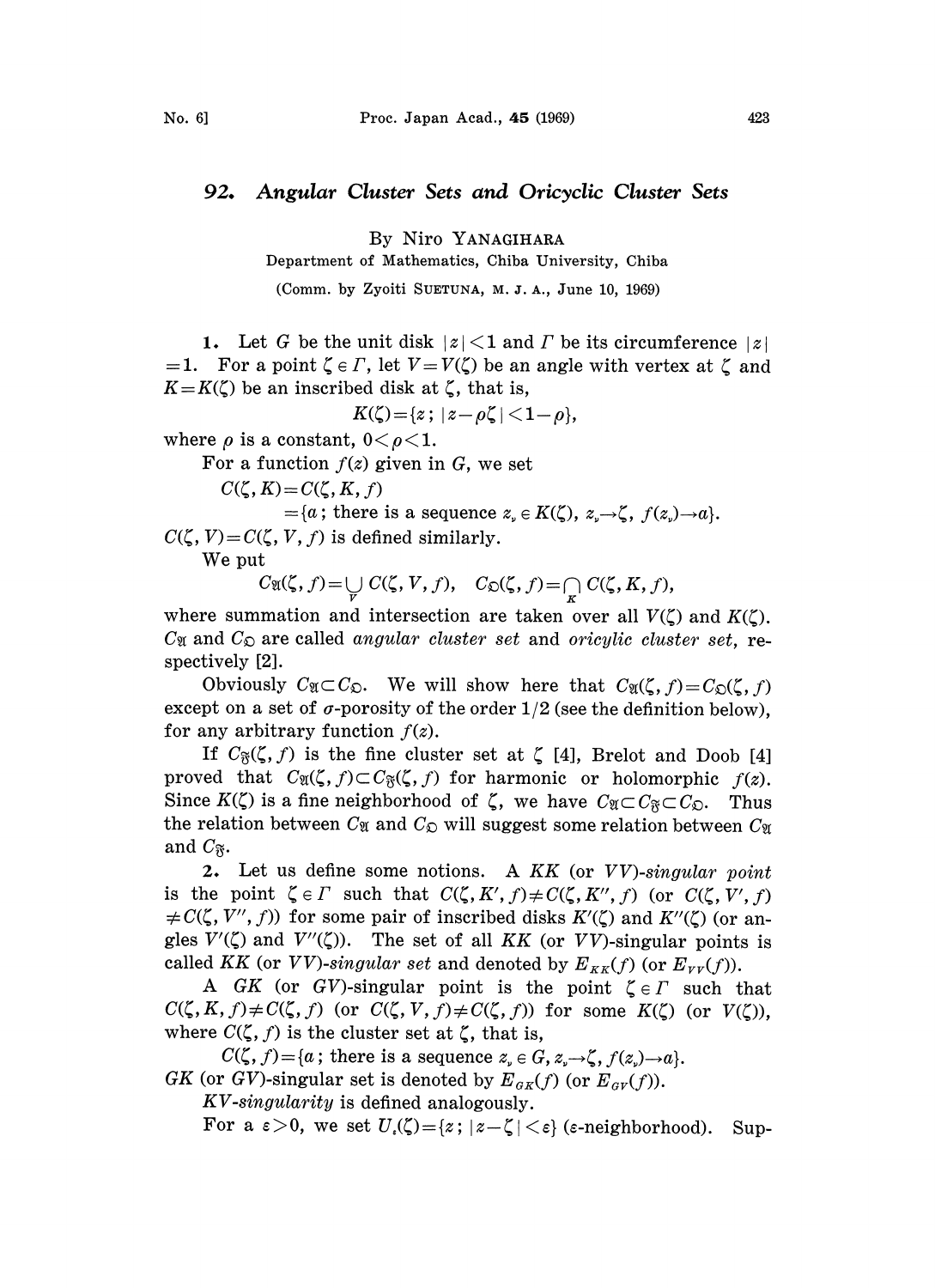pose a set  $E\subset\Gamma$  and a point  $\zeta\in\Gamma$  are given. Let  $r(\zeta, \varepsilon)=r(\zeta, \varepsilon, E)$  be the largest of lengths of arcs contained in  $U_{\epsilon}(\zeta)\cap\Gamma$  and not intersecting with E. The set E is of porosity of the order  $\alpha$ ,  $0<\alpha\leq 1$  (or simply of porosity  $(\alpha)$  at  $\zeta$ , if

$$
\overline{\lim_{\epsilon \to 0}} \frac{1}{\epsilon} (r(\zeta, \varepsilon))^{\alpha} > 0.
$$

E is of porosity (a) on  $\Gamma$  if it is so at each  $\zeta \in E$ . A set which is a countable sum of sets porosity ( $\alpha$ ) is said to be of  $\sigma$ -porosity ( $\alpha$ ).

A set of  $\sigma$ -porosity ( $\alpha$ ) is of the first Baire category. When  $\alpha=1$ and E is measurable, it is of measure 0. But when  $0<\alpha<1$ , it may be of positive measure.

Examples of sets, which are of the first category but not of  $\sigma$ porosity  $(\alpha)$ , can be constructed by procedures of the Cantor-type.

A set of ( $\sigma$ -)porosity of the order 1 ( $\alpha$ =1) is simply said of ( $\sigma$ -) porosity.

 $\sigma$ -porosity of the order  $\alpha$  can be considered as a precise version of the first Baire category.

Dolzhenko [1] proved the following theorem: For any arbitrary function  $f(z)$ , not necessarily one-valued,  $E_{\nu \nu}(f)$  is of type  $G_{\delta \sigma}$  and of  $\sigma$ -porosity.  $E_{\sigma V}(f)$  is  $F_a$  and of the first category.

He also showed that: For any set of  $\sigma$ -porosity there is a bounded holomorphic function  $f(z)$  such that  $E_{\nu \nu}(f) \supset E$ . Even for bounded holomorphic  $f(z)$ ,  $E_{\alpha V}(f)$  may be of measure  $2\pi$ .

Now we prove the following theorem by the method of Dolzhenko's paper.

**Theorem 1.** For any arbitrary function  $f(z)$ ,  $E_{KK}(f)$  is of  $G_{\delta\sigma}$ and of  $\sigma$ -porosity.

**Proof.** Let  $\{ \rho_m \}$  be all rational numbers satisfying  $0 \leq \rho_m \leq 1$ , and  $K_m=K_m(\zeta)$  be the inscribed disk  $\{z: |z-\rho_m\zeta|<1-\rho_m\}$ . Let  $\{D_n\}$  be the sequence of all closed disks in the  $w$ -plane, having rational radii  $r_n$  and having rational points  $a_n$  as centers.

 $E_{n,m}$  is the set of points  $\zeta \in \Gamma$  such that

the set 
$$
\{w = f(z) \colon z \in K_m(\zeta), \text{dis}(z, \Gamma) < 1/m\}
$$
  
lies at a distance  $\geq r_n$  from  $D_n$ . (1)

 $F_{n,p,q}$  is the set of points  $\zeta \in \Gamma$  such that

the set 
$$
\{w = f(z) \colon z \in K_p(\zeta), 1/3q \leq \text{dis}(z, \Gamma) \leq 1/q\}
$$
 (2)

has common points with 
$$
D_n
$$
.

Then  $E_{n,m}$  is closed and  $F_{n,p,q}$  is open. We put

$$
F_{n,p} = \bigcap_{s=1}^{\infty} \bigcup_{q=s}^{\infty} F_{n,p,q} \quad \text{and} \quad A_{n,m,p} = E_{n,m} \cap F_{n,p} \tag{3}
$$

We will show that

$$
E_{KK}(f) = \bigcup_{n,m,p} A_{n,m,p} \tag{4}
$$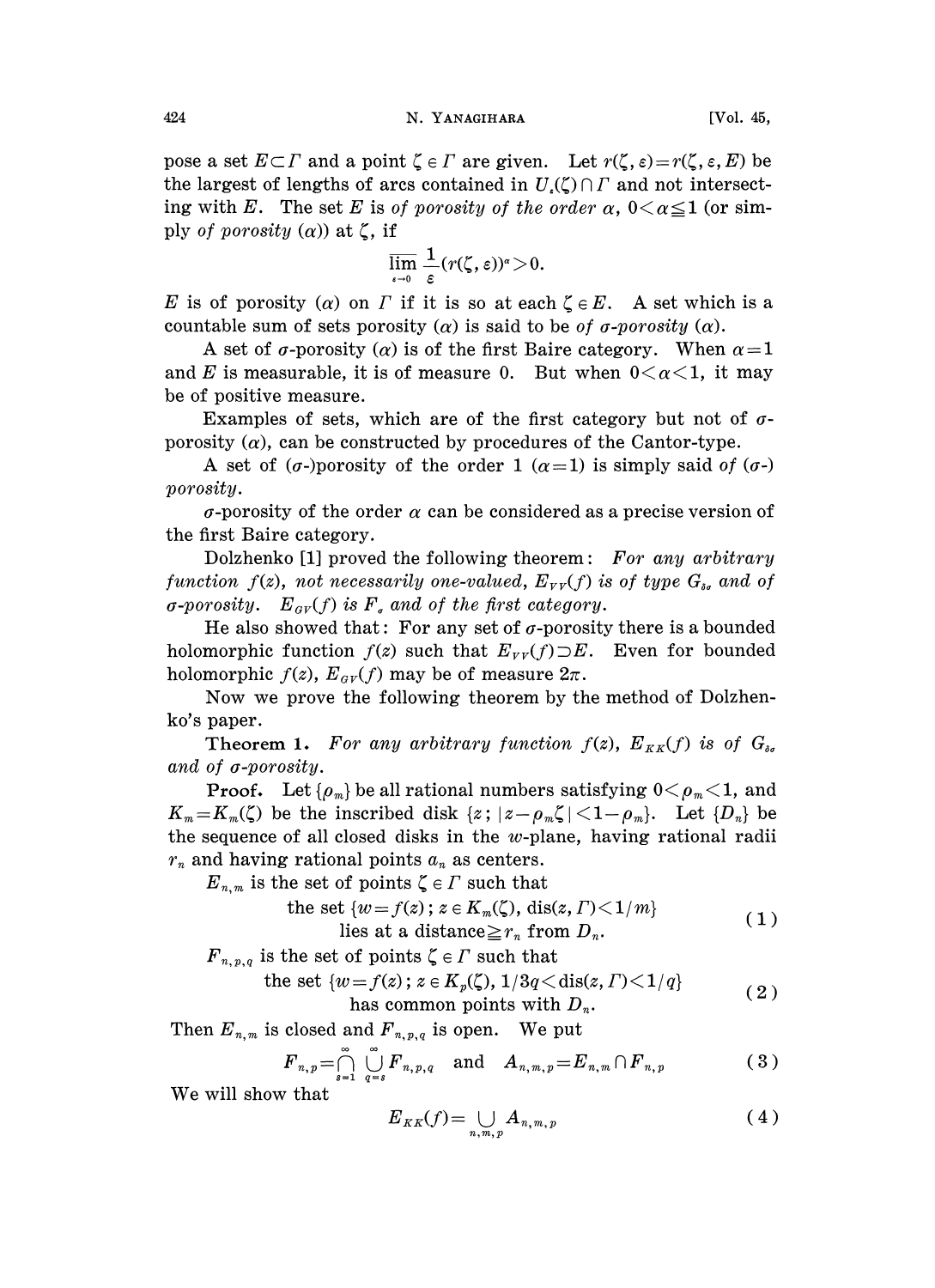Take a point  $\zeta \in E_{KK}(f)$ . There exist  $K'(\zeta)$  and  $K''(\zeta)$ ,  $K' \supset K''$ , for which  $C(\zeta, K') \supsetneq C(\zeta, K'')$ . Choose numbers p and s such that  $K_p(\zeta) \supset K'(\zeta)$  and

$$
D_s \cap C(\zeta, K_p) \neq \phi, \quad \text{dis}(D_s, C(\zeta, K'')) > 5r_s. \tag{5}
$$

Then we can find a number m such that  $K''(\zeta) \supset K_m(\zeta)$  and  $dis(D<sub>s</sub>, f(z))>4r<sub>s</sub>$  for  $z \in K_m(\zeta) \cap \{z; \operatorname{dis}(z,\Gamma) < 1/m\}.$ 

If  $D_n$  is a disk with radius  $r_n=2r_s$  and concentric with  $D_s$ ,

 $dis(D_n, f(z)) > r_n$  for  $z \in K_m(\zeta) \cap \{z; dis(z, \Gamma) < 1/m\},$ 

which shows  $\zeta \in E_{n,m}$ . In view of (5) there exists an infinite number of q such that  $D_n \cap \{w = f(z); z \in K_n(\zeta), 1/3q < \text{dis}(z, \Gamma) < 1/q\} \neq \phi,$ which shows  $\zeta \in F_{n,p}$ . Thus  $\zeta \in A_{n,m,p}$  and  $E_{KK}(f) \subset A_{n,m,p}$ .

Take  $\zeta \in A_{n,m,p}$ . From (1),  $C(\zeta, K_m) \cap D_n = \phi$ . On the other hand from (2),  $C(\zeta, K_p) \cap D_n \neq \phi$ . Thus we have  $C(\zeta, K_m) \neq C(\zeta, K_p)$  and  $E_{KK}(f) \supset A_{n,m,p}.$ 

The equality (4) shows that  $E_{KK}(f)$  is of type  $G_{\delta g}$ . It remains to prove that  $A=A_{n,m,p}$  is of porosity. If  $\rho_m \leq \rho_p$ ,  $C(\zeta, K_m) \supset C(\zeta, K_p)$  and A must be void. Hence we assume  $\rho_p < \rho_m$ .

Suppose A is not of porosity at a point  $\zeta \in A$ . Then for sufficiently small  $\varepsilon > 0$ ,  $K_p(\zeta) \cap U(\zeta)$  is covered by the set  $\bigcup_{\xi \in A} K_m(\xi)$ . Thus if  $z \in K_p(\zeta) \cap U(\zeta)$ , there is a point  $\xi \in A$ ,  $z \in K_m(\xi)$ . Therefore  $w = f(z)$ lies at a distance  $\geq r_n$  from  $D_n$ , and  $C(\zeta, K_p, f) \cap D_n$  must be void. This contradicts with the definition of  $F_{n,p}$  and the porosity of A is proved.

3. Theorem 2. For any arbitrary function  $f(z)$ ,  $E_{\kappa V}(f)$  is  $G_{\delta g}$ and of  $\sigma$ -porosity of the order  $1/2$ .

**Proof.** Let  $\{\rho_m\}$ ,  $\{K_m\}$ ,  $\{D_n\}$  have the same meanings as in the proof of Theorem 1. We denote by  $V_{m,k} = V_{m,k}(\zeta)$  the angle of opening  $\rho_m\pi/2$  with vertex at  $\zeta$  and with bisector forming an angle  $\rho_k\pi/2$  with inner normal to  $\Gamma$  at  $\zeta$ .

 $E_{n,m,k}$  is the set of points  $\zeta \in \Gamma$  such that

the set  $\{w = f(z) \, ; \, z \in V_{m,k}(\zeta) \cap G, \, \text{dis}(z, \Gamma) \leq 1/m\}$ lies at a distance  $\geq r_n$  from  $D_n$ .

 $E_{n,m,k}$  is closed. Put  $A_{n,m,k,p} = E_{n,m,k} \cap F_{n,p}$ , where  $F_{n,p}$  is the one used in proof of the former theorem. Then we can show as before that

$$
E_{\overline{K}V}(f)=\bigcup_{n,\,\overline{m},\,\overline{k},\,\overline{p}}A_{\overline{n},\,\overline{m},\,\overline{k},\,\overline{p}},
$$

 $E_{\tiny{KV}}(f) = \bigcup_{n, m, k, p} A_{n, m, k, p},$ <br>which shows  $E_{\tiny{KV}}$  is  $G_{\tiny{so}}$ . To see that  $A = A_{n, m, k, p}$  is of porosity (1/2), we take G as the upper half plane,  $\Gamma$  as the real axis, and  $\zeta$  as the origin. Then  $\partial K$  is the circle  $x^2+y^2=2\rho y$ , writing  $\rho$  instead of  $1-\rho_p$ .

Let  $M=\bigcup_{\xi\in A}V_{m,k}(\xi)$ . Suppose there exists a sequence  $z_{\nu}=x_{\nu}+iy_{\nu}$  $\rightarrow 0$ ,  $z_{\nu} \in K_{\nu}/M$ . Then the set A must omit intervals  $\{I_{\nu}\}\$ , where  $I_{\nu}$  is the intersection of an angle  $\bar{V}^{(0)}=-V_{m,k}(0)+z_{k}=\{z\,;\,z=-Z+z_{k},\,z_{k}=\{z\,;\,z=-Z+z_{k}\}$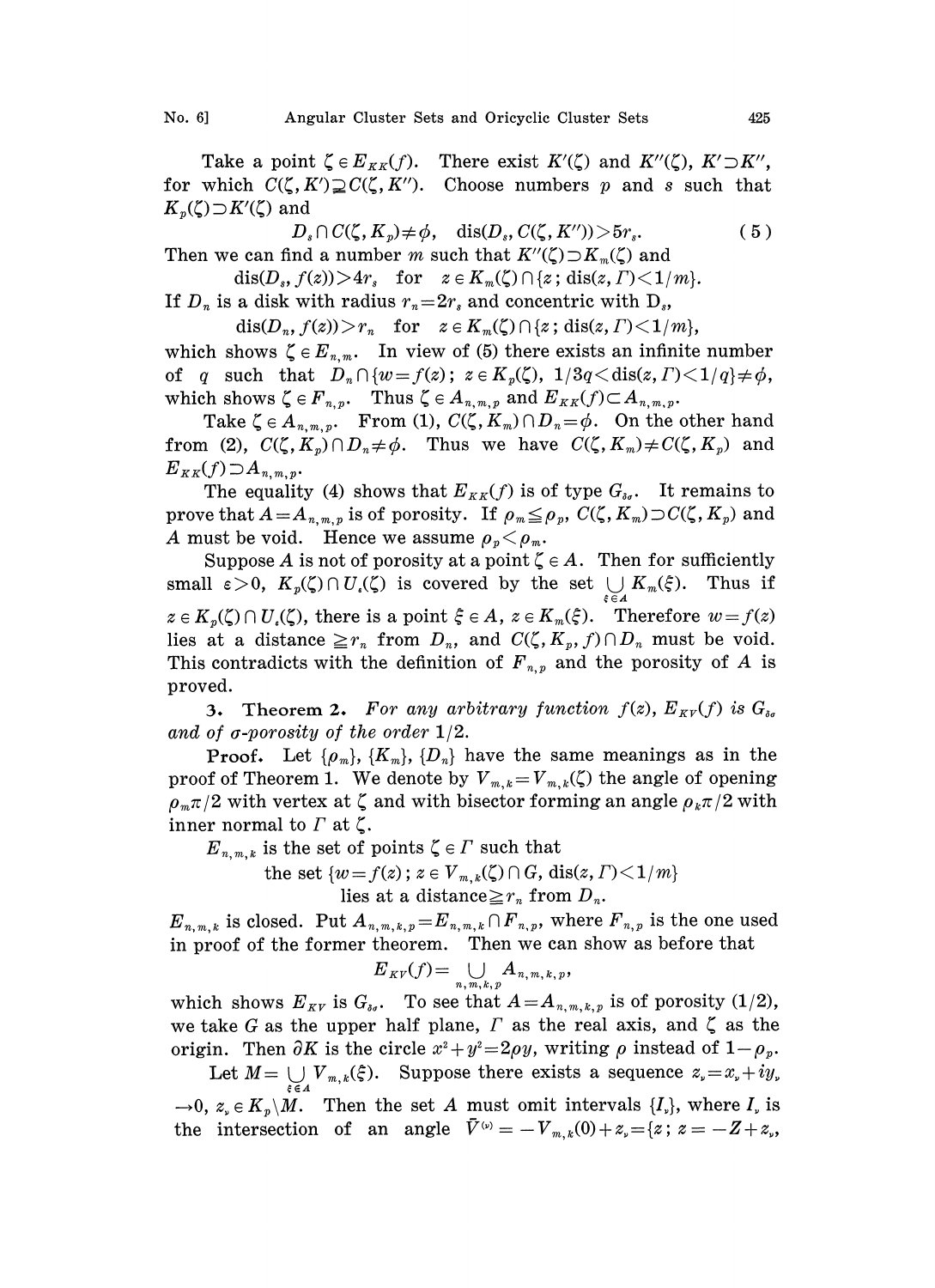## 426 N. YANAGIHARA [Vol. 45,

 $Z \in V_{m,k}(0)$  with the real axis.  $|I_{\nu}|$  (the length of  $I_{\nu}$ ) is  $ay_{\nu} \geq \frac{1}{2}a\rho x_{\nu}^2$ , where a is a constant depending on  $\rho_m$  and  $\rho_k$ . From this we can infer that if  $z_e \in U_e(0)$ ,  $r(0, \varepsilon) \geq bx_e^2$ , where b is a constant. Thus we have

$$
\overline{\lim_{\epsilon \to 0}} \frac{1}{\epsilon} (r(0, \epsilon))^{\frac{1}{2}} > 0,
$$

and obtain a contradiction to the assumption that 0 is not a point of porosity (1/2) for A. Therefore, for  $\varepsilon > 0$  small enough,  $K_n(0) \cap U_n(0)$ is covered by the set M. If  $z \in K_n \cap U$ , there is a point  $\xi \in A$ ,  $z \in V_{m,k}(\xi)$ , and  $w=f(z)$  lies at a distance  $\geq r_n$  from  $D_n$ . Thus  $C(0, K_p)$  $\cap D_n = \phi$ . This is absurd in view of the definition of  $F_{n,n}$ .

4. From the Theorems 1, 2 and the Dolzhenko's theorem quoted in  $§2$ , we have

**Theorem 3.** For any arbitrary function  $f(z)$ , there holds  $C_{\mathfrak{A}}(\zeta, f)$  $=C_{\mathfrak{O}}(\zeta, f)$  at every  $\zeta \in \Gamma$  except on a set of porosity (1/2).

Remark. Let  $u=h(t)\geq 0$ ,  $t\geq 0$ , be a continuous and increasing function. A set  $E \subset \Gamma$  can be defined to be *of porosity in the h(t)-meas*ure at  $\zeta$  if

$$
\overline{\lim_{\epsilon \to 0}} \, \frac{1}{\epsilon} \, h(r(\zeta,\epsilon)) \! > \! 0.
$$

If  $t=h^{-1}(u)$  is the inverse of  $h(t)$  and  $\int_0^t h^{-1}(u)u^{-2}du < \infty$ , the set  ${z=re^{i\theta}}; \theta < h(1-r)$  is a fine neighborhood of  $\zeta$  [4]. We can show. that the set  $F = {\zeta : C_{\mathfrak{A}}(\zeta, f) \setminus C_{\mathfrak{A}}(\zeta, f) \neq \phi}$  is of  $\sigma$ -porosity in the  $h(t)$ measure, where  $h(t)$  satisfies the above condition. Probably F would be characterized more precisely.

Theorem 4. There is a bounded holomorphic function  $f(z)$  for which  $E_{\kappa y}(f)$  is of measure  $2\pi$ .

**Proof.** Fix an inscribed disk  $K(1) = \{z : |z-\rho| < 1-\rho\}$ ,  $0 < \rho < 1$ . There is a constant  $\beta$  such that an arc  $\gamma = \{z = re^{i\theta} : \theta = \beta\sqrt{1-r}\}\$  is contained in K(1). Choose  $t_n$ ,  $0 \lt t_n \lt 1$ ,  $t_n \lt 1$  such that  $\sum \sqrt{1-t_n} \lt \infty$ . We define

$$
f(z) = \prod \frac{z^{k_n} - t_n^{k_n}}{(t_n z)^{k_n} - 1},
$$

where the integers  $k_n$  are determined by  $k_n = [3\pi/\beta\sqrt{1-t_n}] + 1$ . This product converges since  $\sum k_n(1-t_n) < \infty$ . For every point  $\zeta \in \Gamma$ ,  $K(\zeta)$ contains an infinite number of zeros of  $f(z)$  and  $C(\zeta, K, f)$  contains 0, but  $f(z)$  has angular limits of modulus 1 at almost every point of  $\Gamma$ . Thus  $E_{\kappa V}(f)$  is of measure  $2\pi$  (and of  $\sigma$ -porosity (1/2)).

This gives by the way an example  $f(z)$  for which  $E_{\alpha y}(f)$  is of measure  $2\pi$ .

5. Theorem 4 can be sharpened as follows.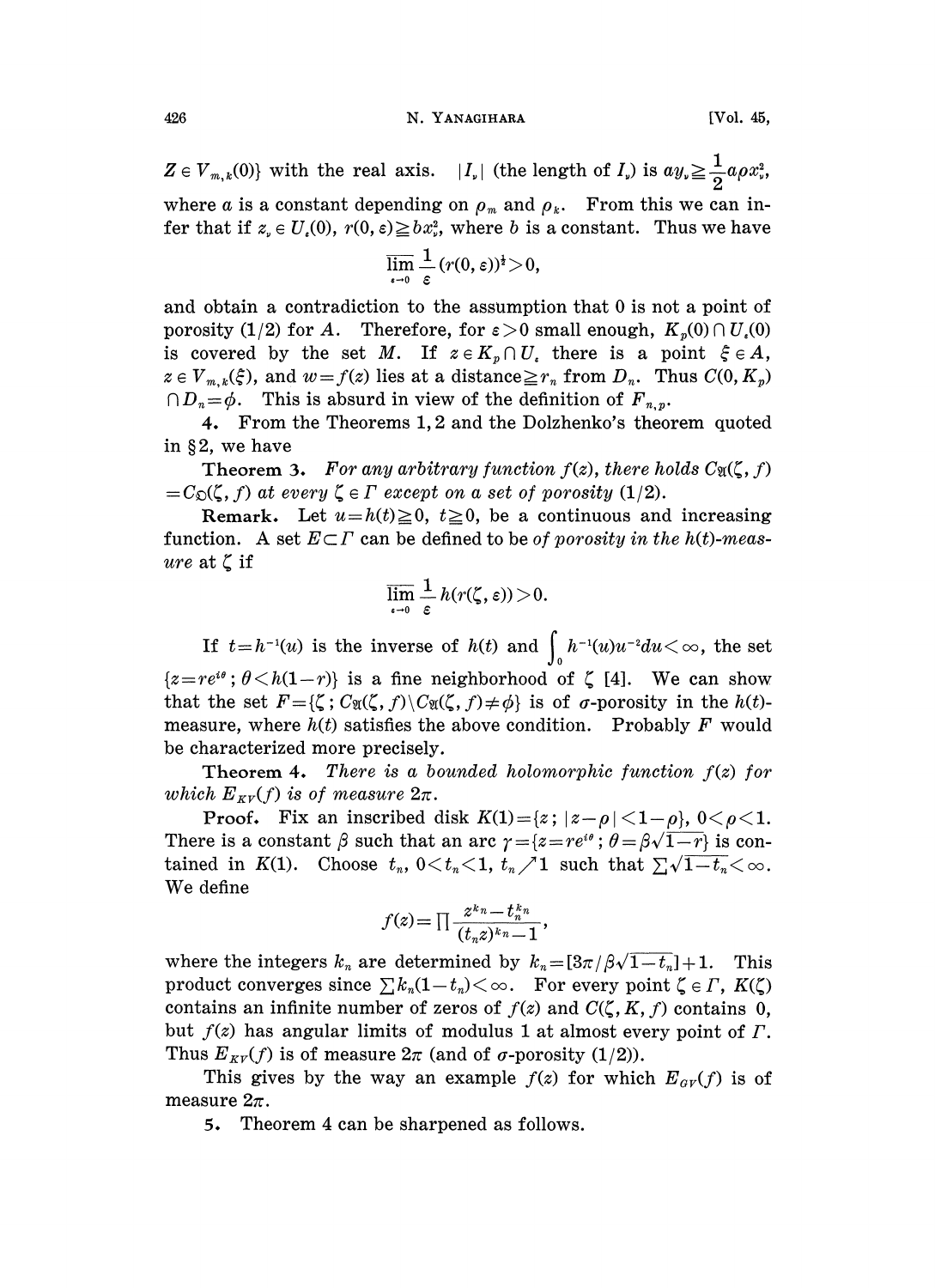**Theorem 5.** Let  $E \subset \Gamma$  be a closed set of porosity (1/2). Then there is a bounded holomorphic function  $f(z)$  such that  $E_{\kappa V}(f)=E$ .

**Proof.**  $E^c$  consists of a countable number of arcs  $I_r = (\zeta'_r, \zeta''_r)$ . Let  $L(\zeta)=\partial K(\zeta)$  be an inscribed circle at  $\zeta: L(\zeta)=[z; |z-\rho\zeta|]=1-\rho$ . Except at most finite number of  $\nu$ 's,  $L(\zeta') \cap L(\zeta''') \neq \phi$ . Let  $z'_{\nu,1} = z''_{\nu,1}$  be the one of intersection points of  $L(\zeta')$  and  $L(\zeta'')$  which is nearer to  $\Gamma$ . For every  $n>1$ ,  $z'_{n,n}$  be the point on  $L(\zeta')$  such that  $(1-|z'_{n,n}|)/|\zeta'-z'_{n,n}|$  $\frac{1}{2} (1 - |z'_{\text{\tiny p, n-1}}|) / |\zeta_{\text{\tiny p}}' - z'_{\text{\tiny p, n-1}}|$ . The sequence  $\{z''_{\text{\tiny p, n}}\}$  on  $L(\zeta_{\text{\tiny p}}'')$  is defined analogously.

 $\text{Then } \sum\limits_{\text{p,n}} \left(1-|z'_{\text{p,n}}|\right)+\sum\limits_{\text{p,n}} \left(1-|z''_{\text{p,n}}|\right)\right)<\infty, \text{ whence the Blaschke prod-}$ uct

$$
f(z)\!=\!\textstyle\prod\frac{\bar{z}'_{\nu,\,n}}{|z'_{\nu,\,n}|}\frac{z\!-\!z'_{\nu,\,n}}{1\!-\!\bar{z}'_{\nu,\,n}z}\textstyle\prod\frac{\bar{z}''_{\nu,\,n}}{|z''_{\nu,\,n}|}\frac{z\!-\!z''_{\nu,\,n}}{1\!-\!\bar{z}'_{\nu,\,n}z}
$$

converges and defines a bounded holomorphic function in G. Since for each  $\zeta \in E \quad |\zeta - z'_{\nu,n}| \geq |\zeta_{\nu}^{\prime} - z'_{\nu,n}|$  and  $(1-|z'_{\nu,1}|)/|\zeta_{\nu}^{\prime} - z'_{\nu,n}| \leq K|\zeta_{\nu}^{\prime} - z'_{\nu,1}|$ for sufficiently large  $\nu$ , where K is a constant, we have

$$
\textstyle \sum\limits_{\nu,\,n}\frac{1-|z'_{\nu,\,n}|}{|\zeta\!-\!z'_{\nu,\,n}|}\!+\!\sum\limits_{\nu,\,n}\frac{1-|z''_{\nu,\,n}|}{|\zeta\!-\!z''_{\nu,\,n}|}\!<\infty,
$$

thus  $f(z)$  has an angular limit of modulus 1 at each point  $\zeta \in E$  (Frostman [3]). But if  $1 > \rho > \rho'$ ,  $K'(\zeta)$  for  $\zeta \in E$  contains an infinite number of points from  $\{z'_{\nu,n}, z''_{\nu,n}\}$ , because of the porosity  $(1/2)$  of E. Thus  $C(\zeta, K') \ni 0$ , and all  $\zeta \in E$  belong to  $E_{\kappa v}(f)$ .

Since  $\zeta \in E^c$  is not a limit point of zeros of  $f(z)$ ,  $f(z)$  is continuous there. Hence at every  $\zeta \in E^c$   $C(\zeta, V) = C(\zeta, K)$  and  $\zeta \notin E_{\kappa V}(f)$ .

Theorem 6. If  $E = \bigcup E^{(\mu)}$  where  $E^{(\mu)}$  is closed and of porosity (1/2), there is a bounded holomorphic function  $f(z)$  for which  $E_{\kappa y}(f)$  $\supset E$ .

**Proof.** We can assume that  $E^{(\mu)} \cap E^{(\nu)} = \phi$  if  $\mu \neq \nu$ . For, if not so, set  $F^{(1)} = E^{(1)}$ . Since  $(E^{(1)})^C$  consists of a countable set of open arcs  ${I_k^{(1)}, E^{(2)} \setminus E^{(1)} = \bigcup_k (E^{(2)} \cap I_k^{(1)})}$  and each  $E^{(2)} \cap I_k^{(1)} = P_k^{(2)}$  is closed. As  $(E^{(2)} \cup E^{(1)})^C$  is also a countable collection of open arcs, we see that  $E^{(3)} \setminus (E^{(2)} \cup E^{(1)})$  can be written as a countable sum of closed sets  $P_k^{(3)}$ , pairwise disjoint. Repeating this indefinitely and renumbering  $\{P_k^{(k)}\}$ as  $\{F^{(\mu)}\}\)$ , our assertion follows.

Corresponding to  $E^{(\mu)}$  we construct a sequence of zeros  $\{z_{\nu,n}^{(\mu)}\}$  and Blaschke product  $f_u(z)$ , as in Theorem 5. Set

$$
f(z) = \sum 2^{-\mu} f_{\mu}(z).
$$

If  $\zeta \in E_n$ , all  $f_v(z)$   $(\nu \neq \mu)$  are continuous at  $\zeta$ . Put  $B = \sum 2^{-\kappa} f_v(\zeta)$ ,  $B_i=B-f_u(\zeta)$ , where  $f_u(\zeta)$  is the angular limit of  $f_u(z)$  at  $\zeta$ . It is easily seen that  $f(z) \rightarrow B$  as z approaches  $\zeta$  angularly, but  $f(z_{\nu,n}^{(\mu)}) \rightarrow B_1$  as  $z_{\nu,n}^{(\mu)}$  $\rightarrow \zeta$  in the inscribed disk  $K'(\zeta)$  (used in Theorem 5). Thus  $C(\zeta, V) = \{B\}$